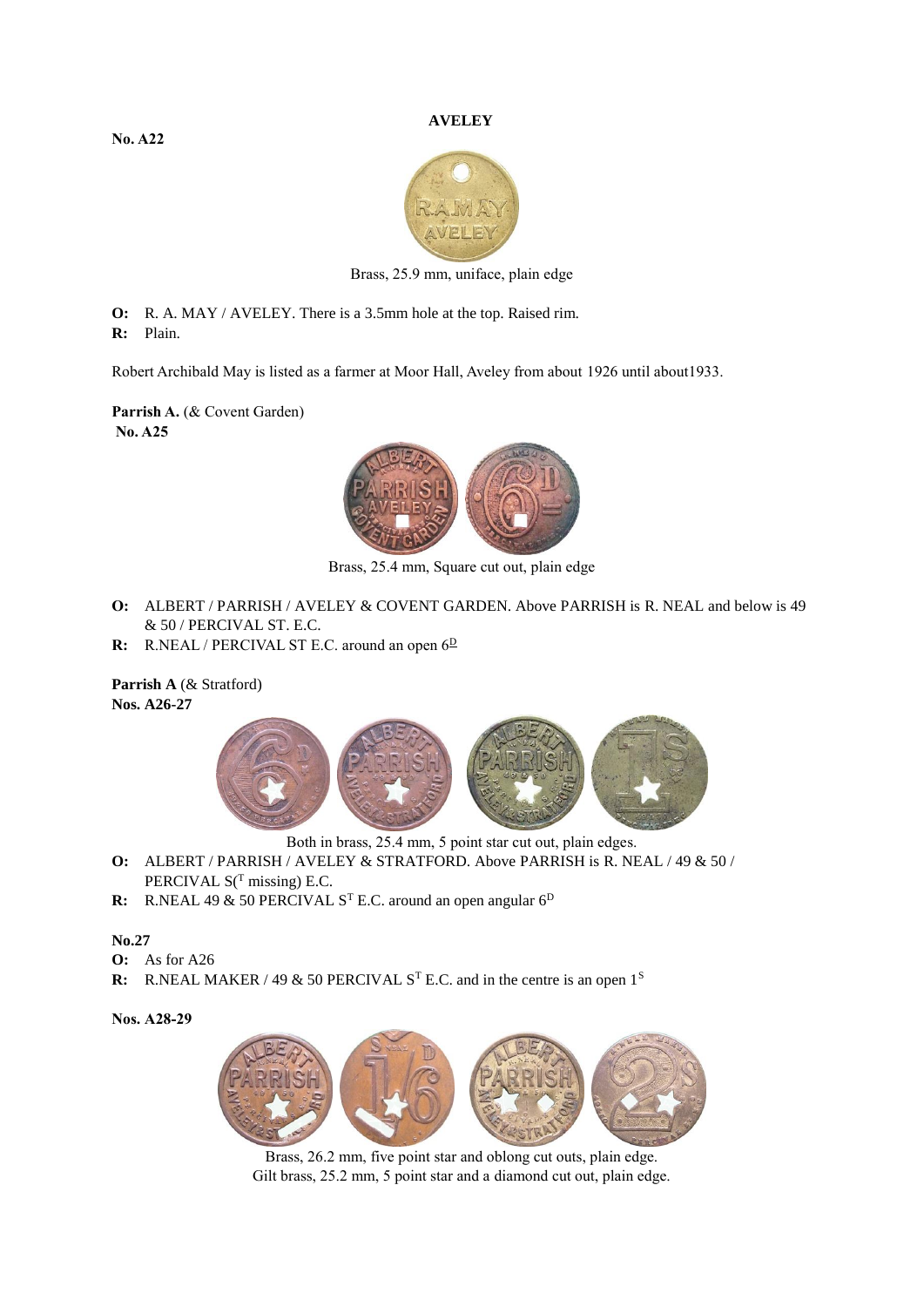- **O:** ALBERT / PARRISH / AVELEY & STRATFORD. Above PARRISH is NEAL and below is:49 & 50 / PERCIVAL S<sup>T</sup>.
- **R:** 1 S /6<sup>D</sup> Maker: NEAL / PERCIVAL S<sup>T</sup>
- **No. A29**
- **O:** As for previous entry. In the address  $T$  is missing from the abbreviation  $S^t$ .
- **R:** Large open  $2^s$  in the centre with dotted core. Above & below this is: R.NEAL MAKER / 49 & 50 PERCIVAL S<sup>T</sup> E.C.

**Parrish A. & Sons No. A31**



Tin plated iron, 29.1 mm, bracteate

**O:** PARRISH  $\&$  SONS AVELEY and in the centre is  $1<sup>S</sup>$ . No maker.

Albert Parrish was one of a large family of farmers who farmed extensively in Essex as can be seen from the entries under Barking, Barkingside and Becontree Heath, Albert Parrish is listed in the directories in Aveley from 1908 until 1922 initially at an un-named farm but then both Somers Heath and Court farms. In 1922 the entry is recorded as A. Parrish & Sons with an additional farm at Purfleet called Ponds. By 1926 there is no entry under FARMERS and an A. Parrish, is listed at the private address at Dilkes, Somers Heath in Aveley until 1933. (No entry 1937).

*Note*. On the farm tallies Parrish is spelt with two R's but the entries in the Directories are spelt with only one R.

There appears to be no reference in the directories to Albert Parrish at Stratford either as having a shop or a stand in the wholesale fruit and vegetable market in Burford Road, Stratford. However the original owners of the market, the Great Eastern Railway Co. records, Albert Parrish was leased 3 stall stables on 22nd December 1910, entry No.1141 in the list held at Stratford Local History Library.

**H & G Smith No. A33-34**



Both zinc alloy, 32.4 mm, bracteates, plain edges

**O:** Curved around the top is: H & G. S and in the field below is the value 1/3. Above the 3 is an off centre 5 mm hole. (Grays Local History Library)

No. A34

O: Similar to A33 but the denomination is 1/6 and there are two 5 mm holes